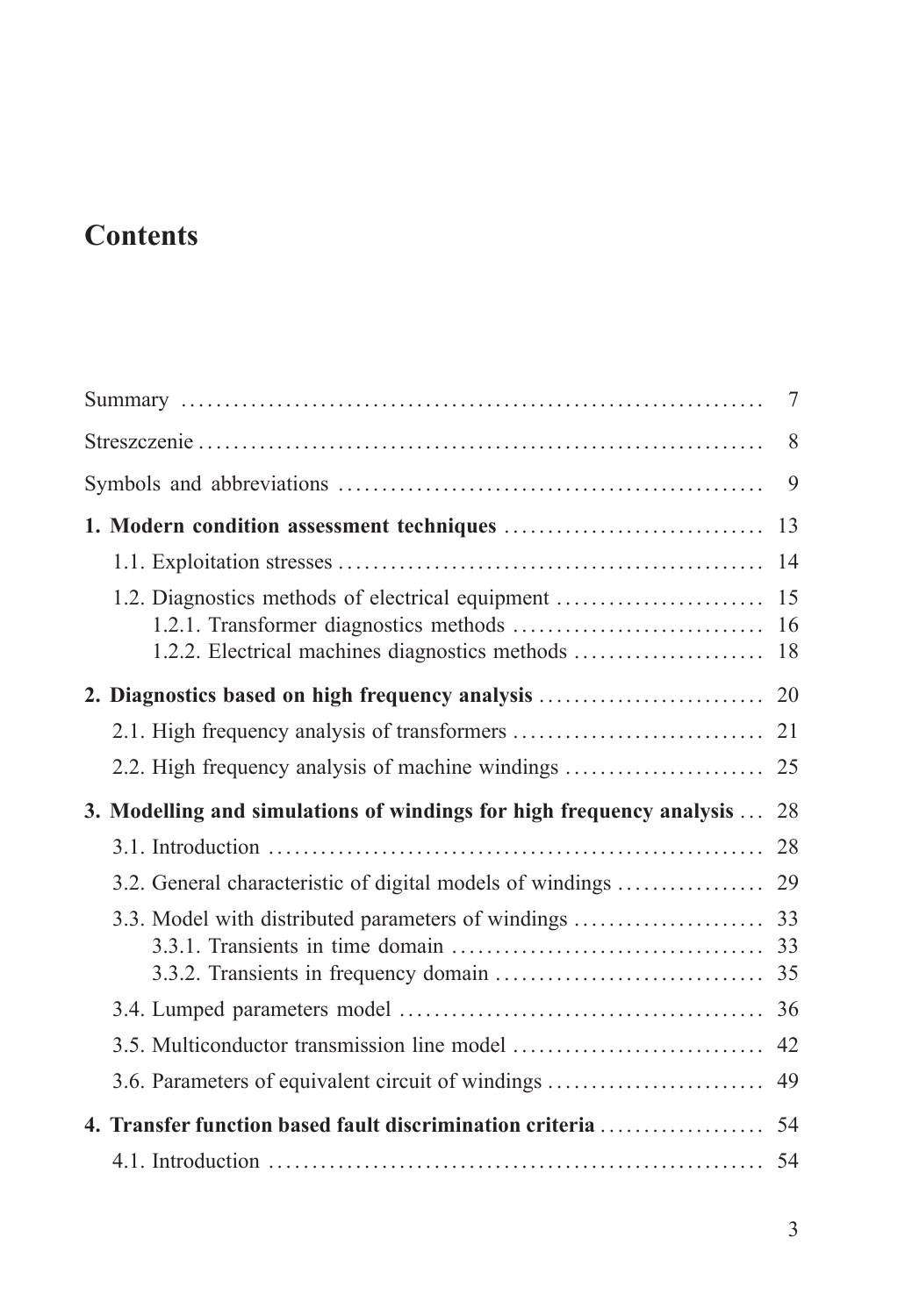|  |                                                                                                                                                                                | 58                   |
|--|--------------------------------------------------------------------------------------------------------------------------------------------------------------------------------|----------------------|
|  | 4.3. Transfer function for the deformed transformer windings                                                                                                                   | 61                   |
|  | 4.4. Transfer function-based fault discrimination criteria                                                                                                                     | 68<br>68<br>75<br>77 |
|  | 4.5. Application of high frequency method to assessment of electrical                                                                                                          | 85<br>86<br>91<br>95 |
|  | 5. Very fast voltage stresses of transformers insulating systems                                                                                                               | 98                   |
|  |                                                                                                                                                                                | 99                   |
|  |                                                                                                                                                                                | 100                  |
|  |                                                                                                                                                                                | 102                  |
|  | 5.4.1. Traditional methods preventing fast transients impact                                                                                                                   | 103                  |
|  | 5.4.2. SmartChoke based transient suppression                                                                                                                                  | 103<br>104           |
|  |                                                                                                                                                                                | 111                  |
|  |                                                                                                                                                                                | 115                  |
|  | 6. Analysis of transient voltage distributions in transformer windings                                                                                                         |                      |
|  |                                                                                                                                                                                | 122                  |
|  |                                                                                                                                                                                | 122                  |
|  | 6.2.1. Initial distributions in transformer windings<br>6.2.2. Influence of oil temperature on voltage distributions                                                           | 124<br>124           |
|  |                                                                                                                                                                                | 126                  |
|  | 6.2.3. Initial voltage distributions in transformer windings<br>6.2.3.1. Influence of winding construction on transients<br>6.2.3.2. Initial voltage distributions in windings | 127<br>134           |
|  | of power transformer at ultra fast stresses<br>6.2.4. Influence of surge magnitude on transient voltages                                                                       | 138                  |
|  |                                                                                                                                                                                | 143                  |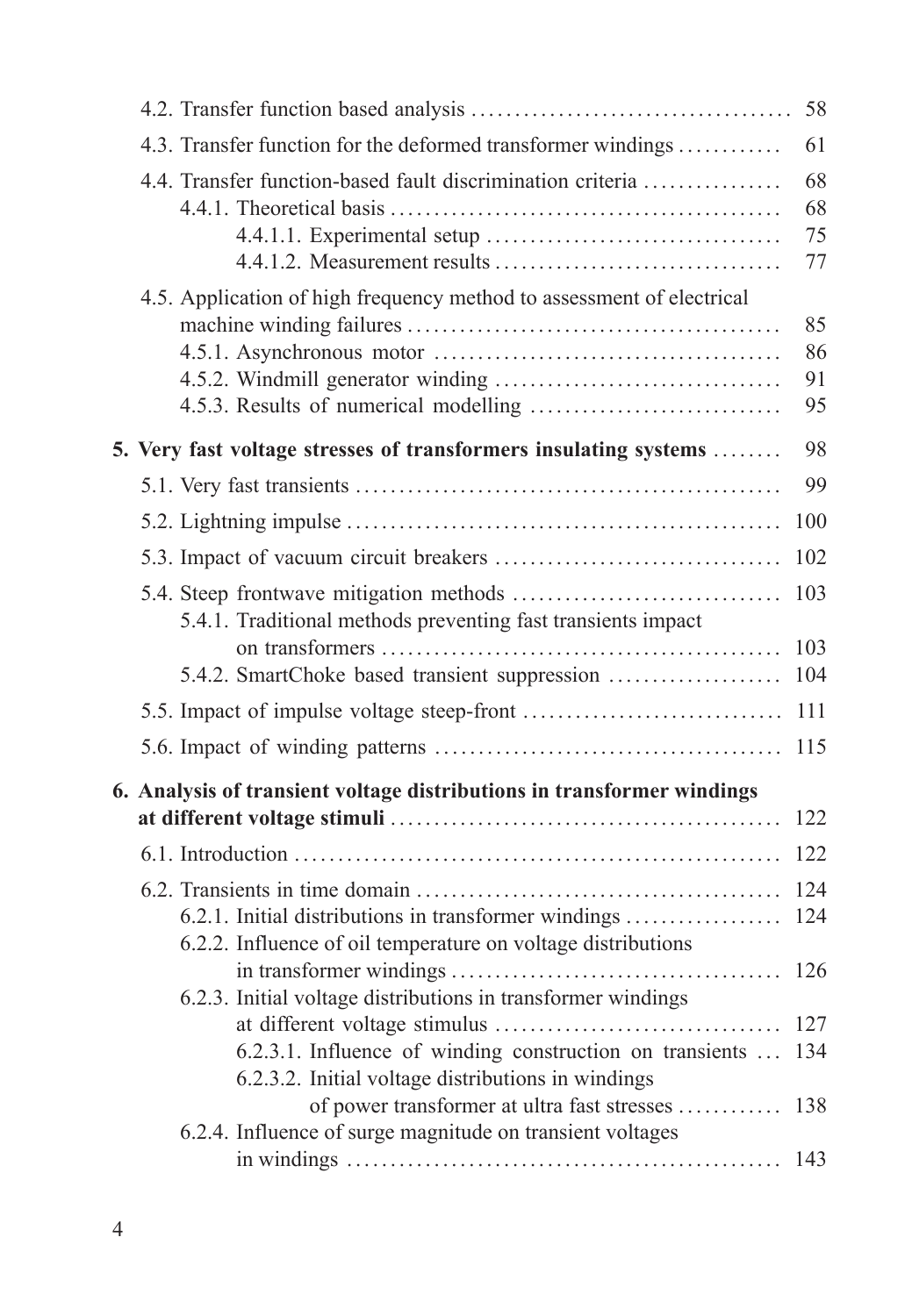| 6.3. Frequency characteristics of voltages in windings                                                          |            |
|-----------------------------------------------------------------------------------------------------------------|------------|
| 6.3.1. Model windings and measurement setup                                                                     | 144<br>144 |
| 6.3.2. Influence of oil temperature on frequency characteristics                                                |            |
| of transformer windings of different constructions                                                              | 145        |
| 7. Impact of resonance overvoltages in transformers                                                             |            |
|                                                                                                                 | 152        |
|                                                                                                                 | 152        |
| 7.2. Investigations of internal overvoltages in the winding of 110 kV                                           | 153        |
| 7.3. Investigations of frequency dependences                                                                    | 159        |
| 7.4. Internal overvoltages in the winding of 15 kV generated                                                    |            |
|                                                                                                                 | 165        |
| 7.5. Simulation of resonance overvoltages in the transformer windings                                           | 167        |
|                                                                                                                 | 169        |
| 7.7. Analysis of selected damages of transformers caused                                                        |            |
|                                                                                                                 |            |
|                                                                                                                 |            |
| 8. Application of transfer function to recognition<br>of resonance overvoltages in transformer winding          | 175        |
|                                                                                                                 | 175        |
| 8.2. Transfer based recognition of resonance overvoltage prone zones  176                                       |            |
| 8.3. Investigations of frequency dependences                                                                    |            |
|                                                                                                                 |            |
| 8.4. Transfer function based recognition                                                                        |            |
|                                                                                                                 |            |
| 8.5. Simulation of resonance overvoltages in the transformer windings  181                                      |            |
| 9. Transfer overvoltages and frequency signatures of windings                                                   |            |
|                                                                                                                 |            |
|                                                                                                                 | 184        |
| 9.2. Characteristic of experimental transformers                                                                | 185        |
|                                                                                                                 | 188        |
| 9.3.1. The 20 kVA transformer with silicon steel core<br>9.3.2. The 160 kVA transformer with silicon steel core | 188<br>191 |